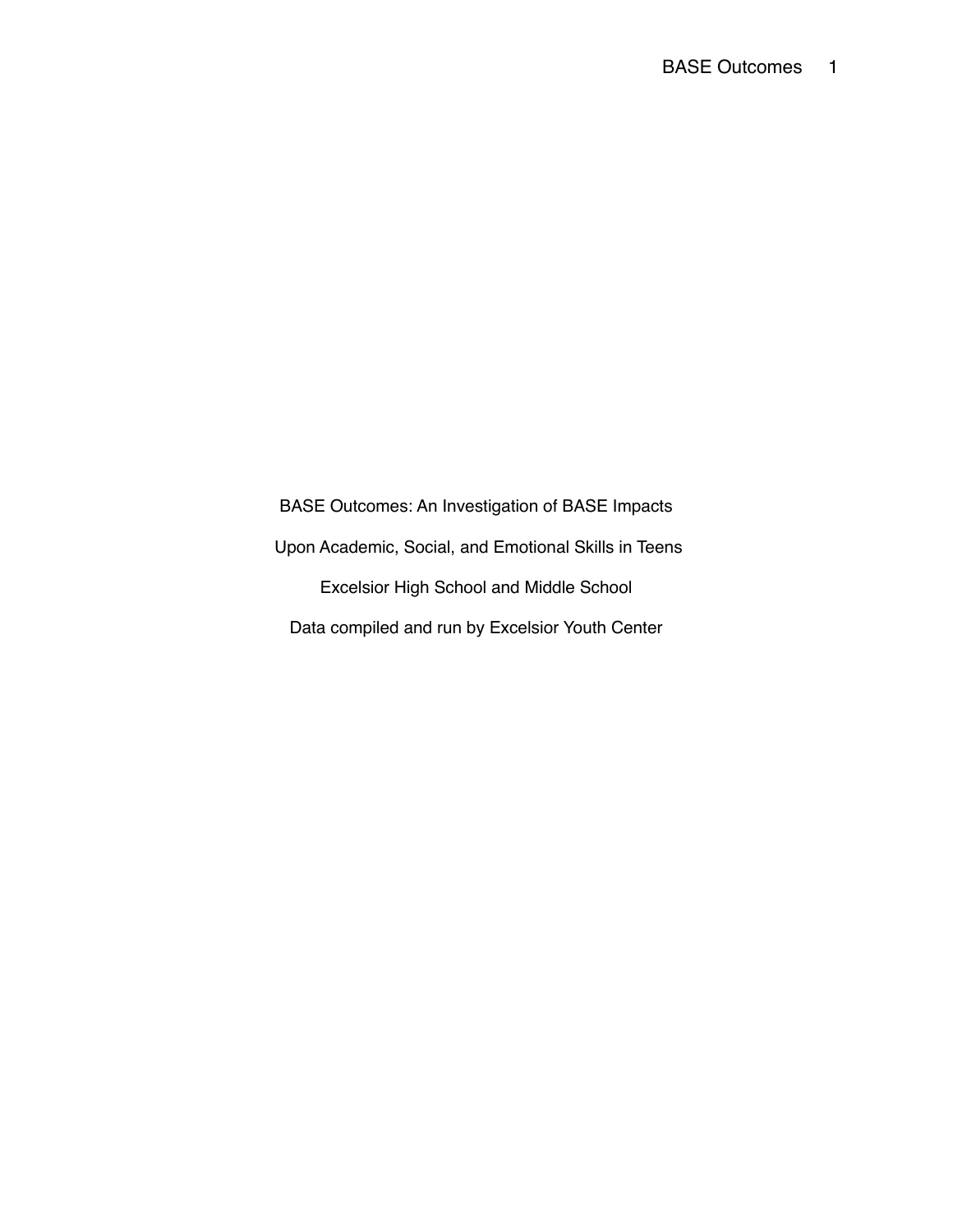## Abstract

This study examined the outcomes and impacts of BASE programming on client academic and social-emotional skills. Teenage clients between ages 10 and 18 participated in BASE programming as part of a crisis stabilization program. We predicted BASE programming would lead to an improvement in educational outcomes as well as social-emotional outcomes. We measured GPA across subjects, the time clients dedicated to different subjects, and staff appraisals of client behaviors and benefits. We found clients demonstrated improved academic performance after working on BASE and staff reported significant benefit to 94% of clients. These findings supported our hypothesis, were consistent with research on similar interventions, and suggested other settings would benefit from using BASE programming.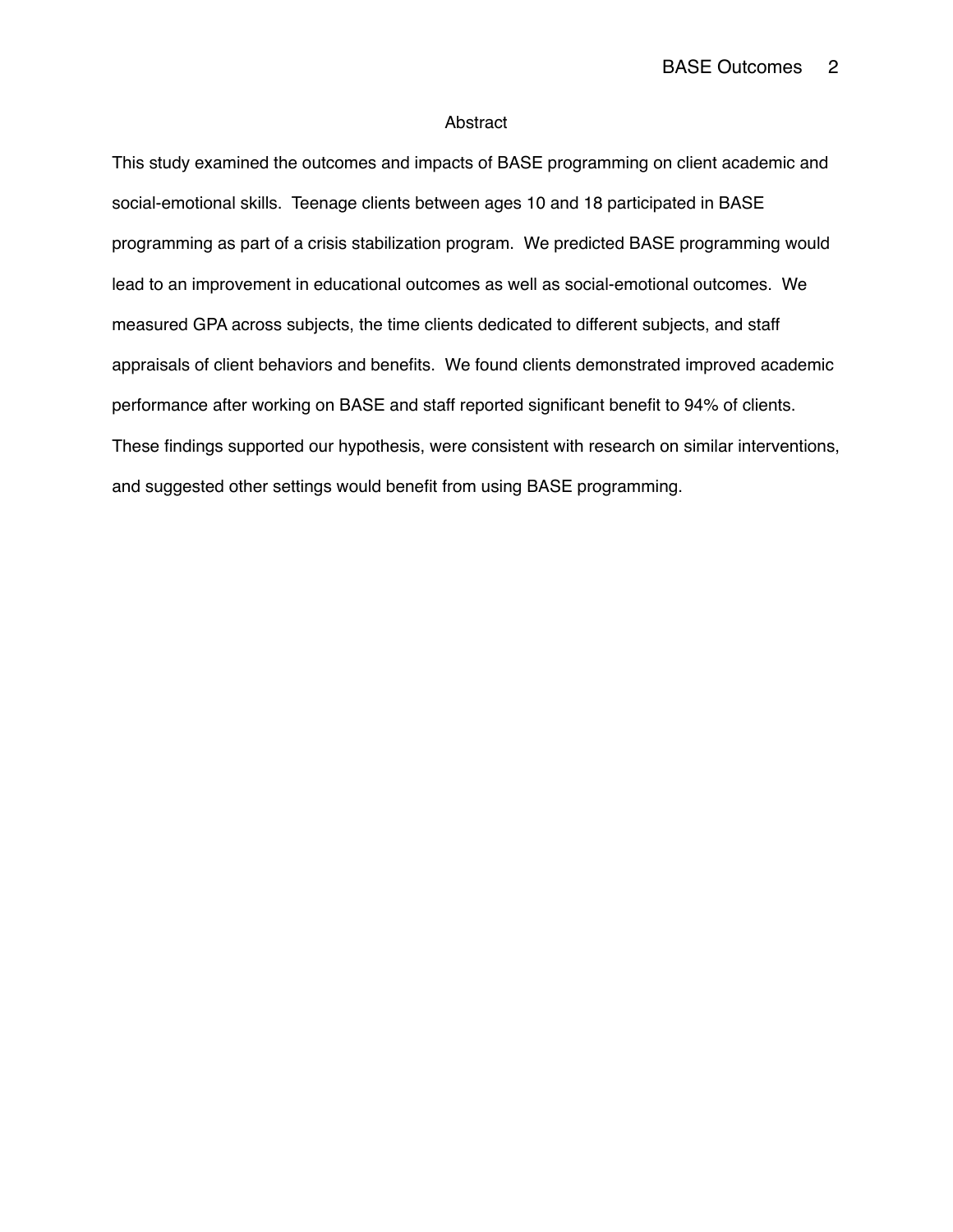BASE Outcomes: An Investigation of BASE Impacts Upon Academic,

# Social, and Emotional Skills in Teens

Teenagers struggle with countless issues on a daily basis that impact how they exist in the world. From bullying to low self esteem and impulsive decision making to future goals, teens face a variety of complex challenges. Many teens lack crucial life skills necessary for survival and life navigation. The most supported and successful teens benefit from additional interventions to enhance their social and emotional skills in a constructive and interactive manner. How can we identify and address concerning behavioral, emotional, or social signs? How can we help prepare our teens for healthy and successful lives?

Existing programs offer students an array of interventions and supports. Many interventions have been developed and studied in hopes of supporting teens academically through online lessons. The iReady and A+nywhere Learning Systems programs exemplify the value of a technology-based learning environment. Grade tracking is made easy through these programs and student needs are individually assessed and addressed. Other programs create supplementary education about social and emotional problems. Second Step programming offers social, emotional, and behavioral support for elementary students. This program offers specific tools and interventions to address student issues.

These programs offer tools to help teens navigate their academic lessons or their daily challenges, however, they still lack important strengths. BASE is a program developed by a clinical team to address the very concerns most teens face in an interactive, engaging, and educational format. The program provides users with important information, tools, examples, and opportunities to share. Administrators have access to teen answers to help identify safety concerns, highlight the teen's strengths, and determine areas where extra support is needed. The program offers technology advantages similar to iReady and A+nywhere Learning Systems while offering a more inclusive interface for students of all abilities. BASE also encourages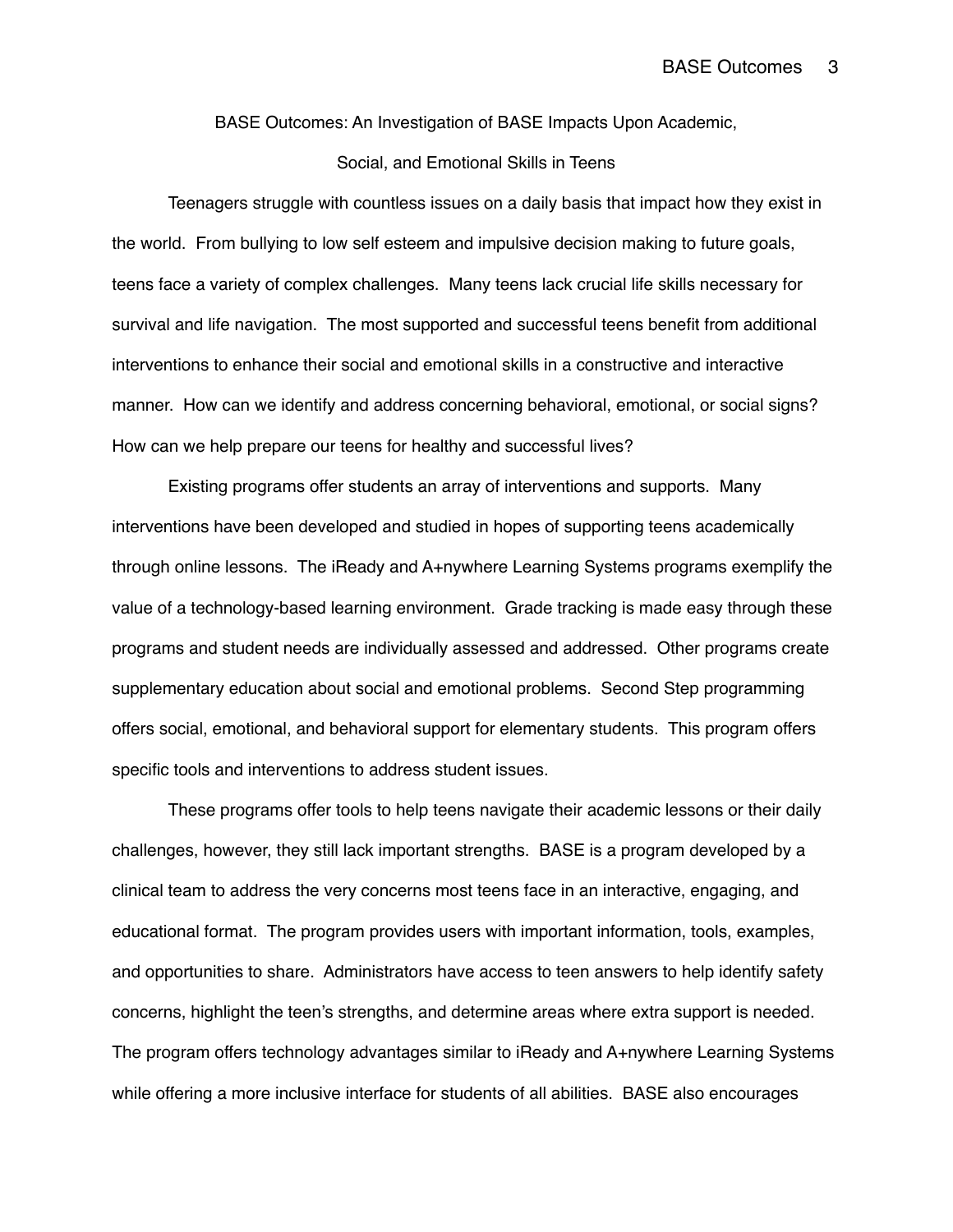reading skills while addressing the social and emotional concerns similar to those Second Step addresses. BASE brings social and emotional interventions into the age of technology in a way Second Step has yet to offer. BASE fills the gaps in programming while offering the best components of these other programs. Given this role, the present study investigates the need for such a program and how effectively BASE fills this need.

We predict at least 25% of the clients will complete each module, illustrating interest in and a willingness to complete courses. We expect 10% of clients will complete all modules and start extension projects based on their work in BASE. We hypothesize that clients will show engagement in BASE programming by choosing to work on BASE for more time than they will choose to work on math or reading. Clients are expected to earn a better GPA in BASE than in math or reading and they will show improved academic performance in math and reading after using BASE. We anticipate BASE will help at least 90% of clients build their behavioral, social, and emotional skills without harming academic performance or emotional welfare.

# Methods

#### *Participants*

Participants included 50 teenage clients enrolled in a crisis stabilization program at Excelsior (45 female identifying, 3 male identifying, and 2 gender-fluid identifying). Participants were chosen randomly from 300 BASE users and voluntarily participated in BASE as part of their crisis stabilization services. Ranging from age 10 to 18, participants completed anywhere from 1 to 23 modules in BASE across varying lengths of stay at Excelsior. Participants represented diverse socio-economic, ability, and ethnic backgrounds. Participants were excluded if they did not complete any BASE programming due to personal choice or length of stay as this would not effectively measure the impact of BASE.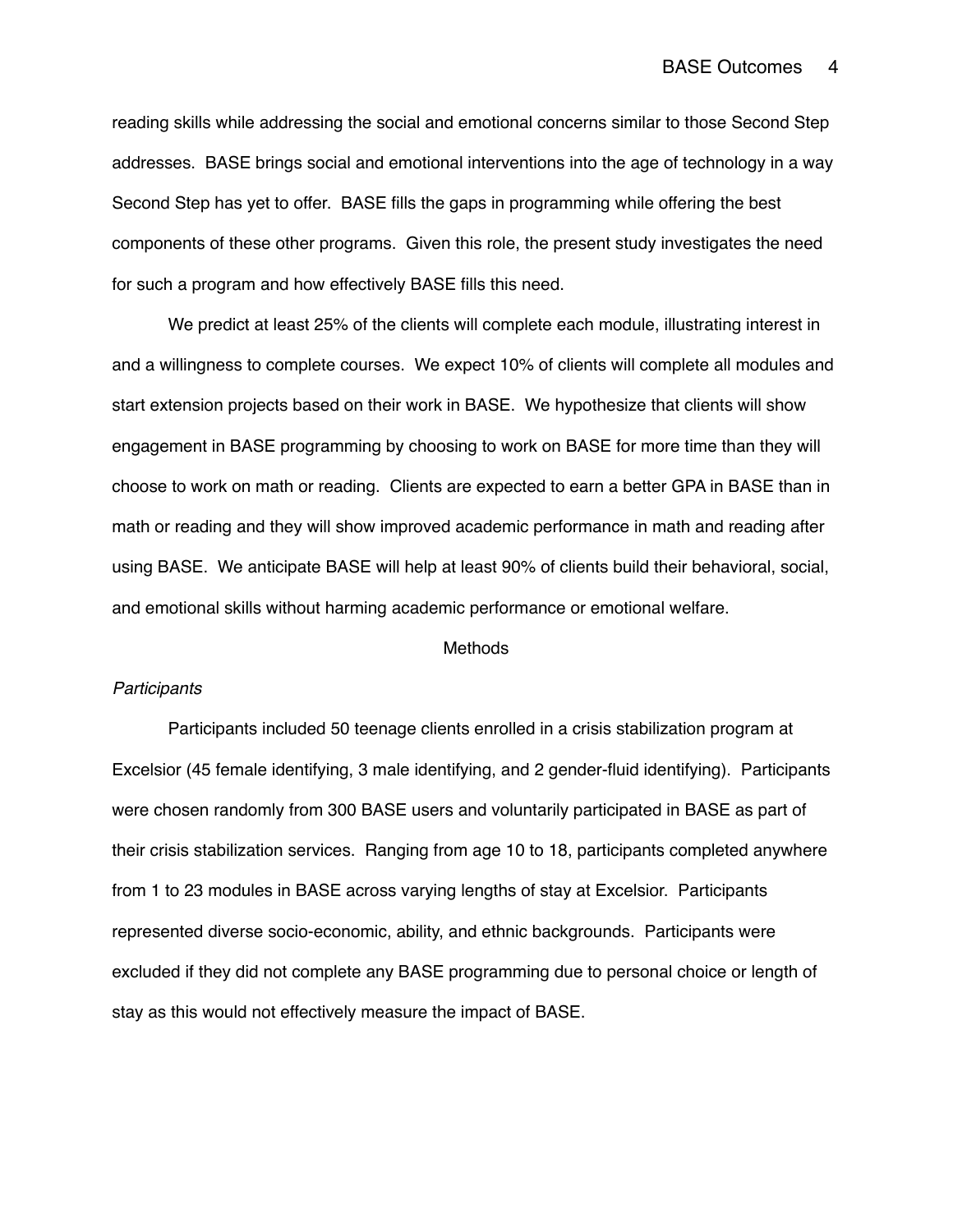## *Materials*

BASE is comprised of 23 modules (at the time of this evaluation although there are 30 modules as of August 2016) created by a clinical team to address social and emotional issues teens face daily. Each module asks between 11 and 60 questions and takes the average client approximately 60 to 90 minutes to complete. Clients are given a variety of examples, multiple choice questions, term definitions, short answer questions, psychological research findings, true or false questions, quotes to consider, and word banks to choose from.

Academic performance was measured by the client's grade point average (GPA) in each subject. GPA in math and reading were determined by academic score assigned by iReady, A+nywhere Learning System, or teacher grading for paperwork assignments. GPA in BASE was determined by Excelsior teachers based on productivity, effort invested, and behavioral observations during the time clients worked on BASE modules. Clients earned affective education credits for their BASE work. Client answers were reviewed daily by teachers and recorded on an individual BASE Tracking Sheet. Modules and grades were recorded on individual electronic grade sheets for classroom purposes.

Popularity of modules was determined from the mode number of clients who chose to take each module. Time allocated to each subject was determined through grade sheet summations of the time clients earned credit in each area. The impact of BASE was measured by comparing grades earned in the first 3 days of academic work after completing iReady placement diagnostics to the last 3 days of academic work before leaving Excelsior. Difficulty of assignment, number of assignments completed, changes in grades, and the difficulty of programming were considered in determining improvement. If clients returned multiple times to Excelsior or were enrolled over multiple school terms, the time and impact was averaged. Behavioral and emotional outcomes were measured through teacher observations, grade sheet notations, behavior referrals, and participation grades. Overall impact was determined by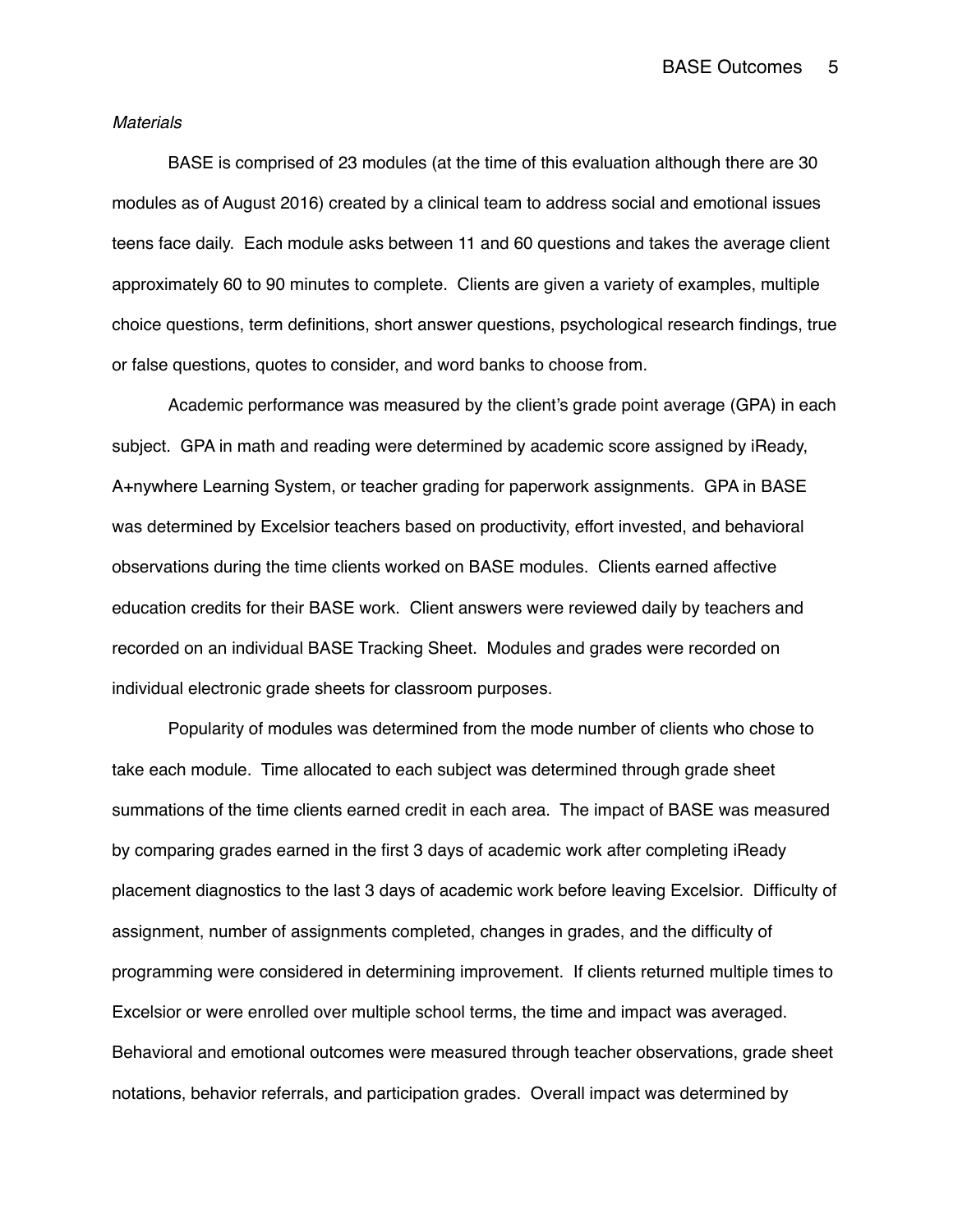teachers categorizing each client into one of the three categories: BASE helped the client, BASE might have helped the client although there was some conflicting evidence, or BASE did not help the client. Across the two teachers rating overall impact, there were no instances of disagreement.

# *Procedure*

Parents of clients signed consents and releases for BASE participation and research as part of the admissions process. Prior to entering the classroom, clients were entered into the BASE program by a teacher using admissions intake information. Basic demographic information was securely recorded in BASE during entry. Clients were assigned a unique personal username and password based on their name and client identification numbers. Baseline academic data was gathered during the first 3 entries under each subject after completing the iReady diagnostic tests. Clients were introduced to BASE programming through a one on one conversation with a teacher, and they were instructed to choose modules they felt were most relevant to their needs. Each module contains a mandatory disclosure, which includes clauses surrounding confidentiality, voluntary consent, participation, and completion instructions.

Teachers were available to answer questions and assist clients in understanding modules when necessary. Clients were given the opportunity to work on BASE for any amount of time (between 0 minutes and 6 hours a day) they desired, including not participating if they so chose. Fire words were triggered by an algorithm screening for suicidal and homicidal ideation. Notification emails were sent to BASE administrators at Excelsior if a fire word was triggered. Teachers acknowledged fire words daily and provided supportive evidence in determining whether an answer was safe or unsafe. Fire word acknowledgments were time and date stamped with the teacher's username. Teachers engaged clients in one on one dialog to discuss BASE answers and provide debriefing on a daily basis.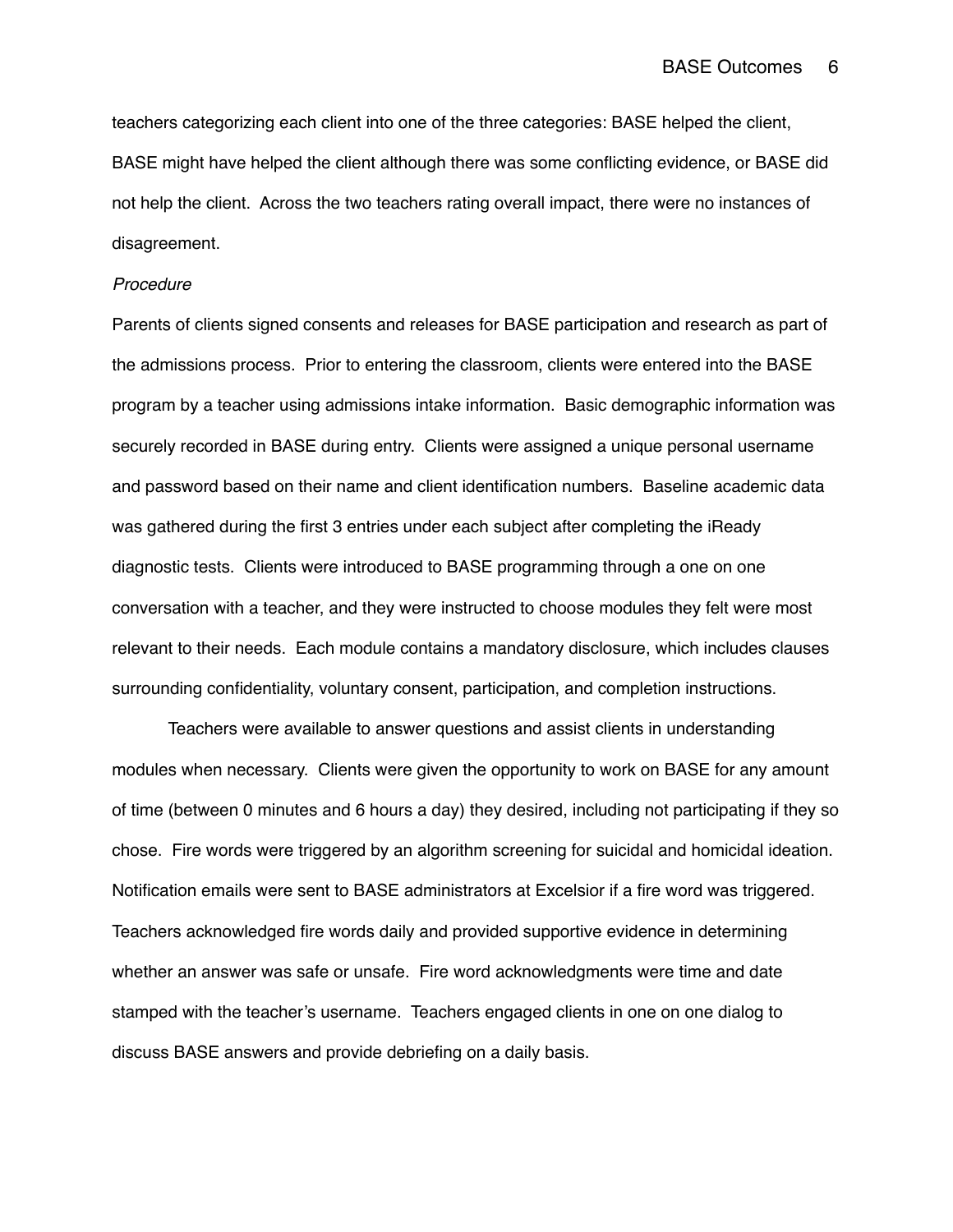Client answers and progress were recorded using a BASE tracking sheet (see attached). Teachers assigned grades for BASE work up to the minute based on effort invested, thoughtfulness, and behavior during the time the client worked on BASE. Academic grades were determined from online education programs or teacher grading of paper copies of work. Grades were recorded hourly for BASE and academic work. Client answers and information were stored electronically in a secure Cloud environment while their BASE tracking sheets were stored in a locked cabinet in a locked room. Grade sheets and tracking were stored electronically on a secure drive in a locked room. All information will be stored for 5 years in compliance with regulations prior to being securely destroyed.

# **Results**

The most popular modules included Self-Esteem, Anger Management, Coping Skills, Motivation, and Healthy Communication. Given their choice of modules, 39 clients chose to work on Self-Esteem and 37 clients chose to work on Anger Management (see Figure 1).



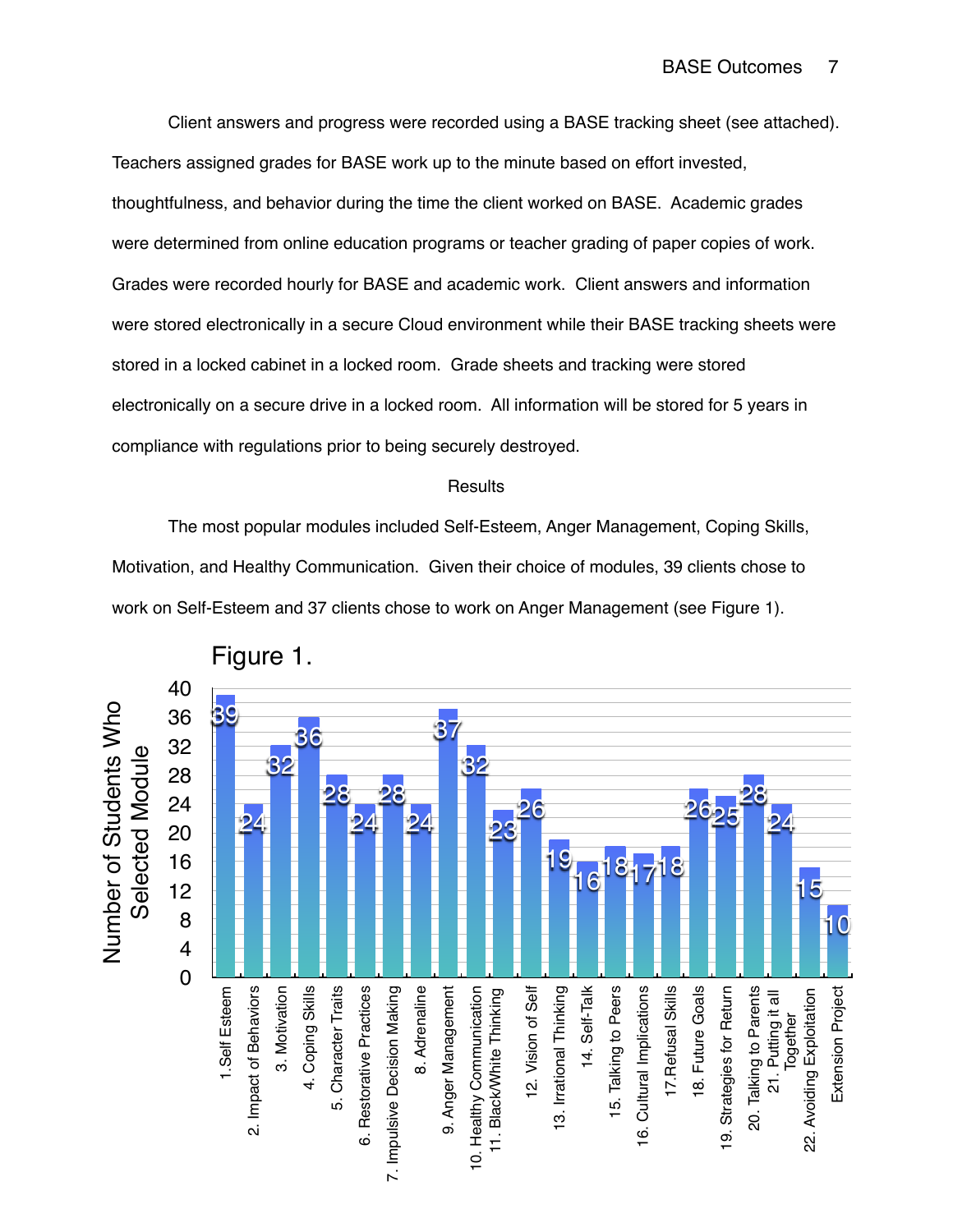Additionally, 36 clients chose to work on Coping Skills, 32 clients chose Motivation, and 32 clients chose Healthy Communication. A total of 10 clients completed all modules and then worked on a classroom extension project related to BASE.

Clients spent a combined total of 54,895 minutes (914.92 hours) on BASE, 37,031 minutes (617.18 hours) on math, and 30,579 minutes (509.65 hours) on reading (see Figure 2). Clients spent a combined total of 12,715 minutes (211.92 hours) more on academic subjects than on BASE.



Clients earned an average GPA of 3.43 across BASE, math, and reading. The clients earned an average GPA of 3.59 in BASE, an average GPA of 3.45 in math, and an average GPA of 3.25 in reading (see Figure 3). From the first 3 grade entries to the last 3 grade entries in math, a total of 32 of the 50 clients demonstrated an improvement in academic performance in mathematics after utilizing BASE programming (see Figure 4). Overall, 29 of the 50 clients showed increased academic performance in reading after using BASE. No clients demonstrated a regression in academic performance in math or reading after being introduced to BASE modules.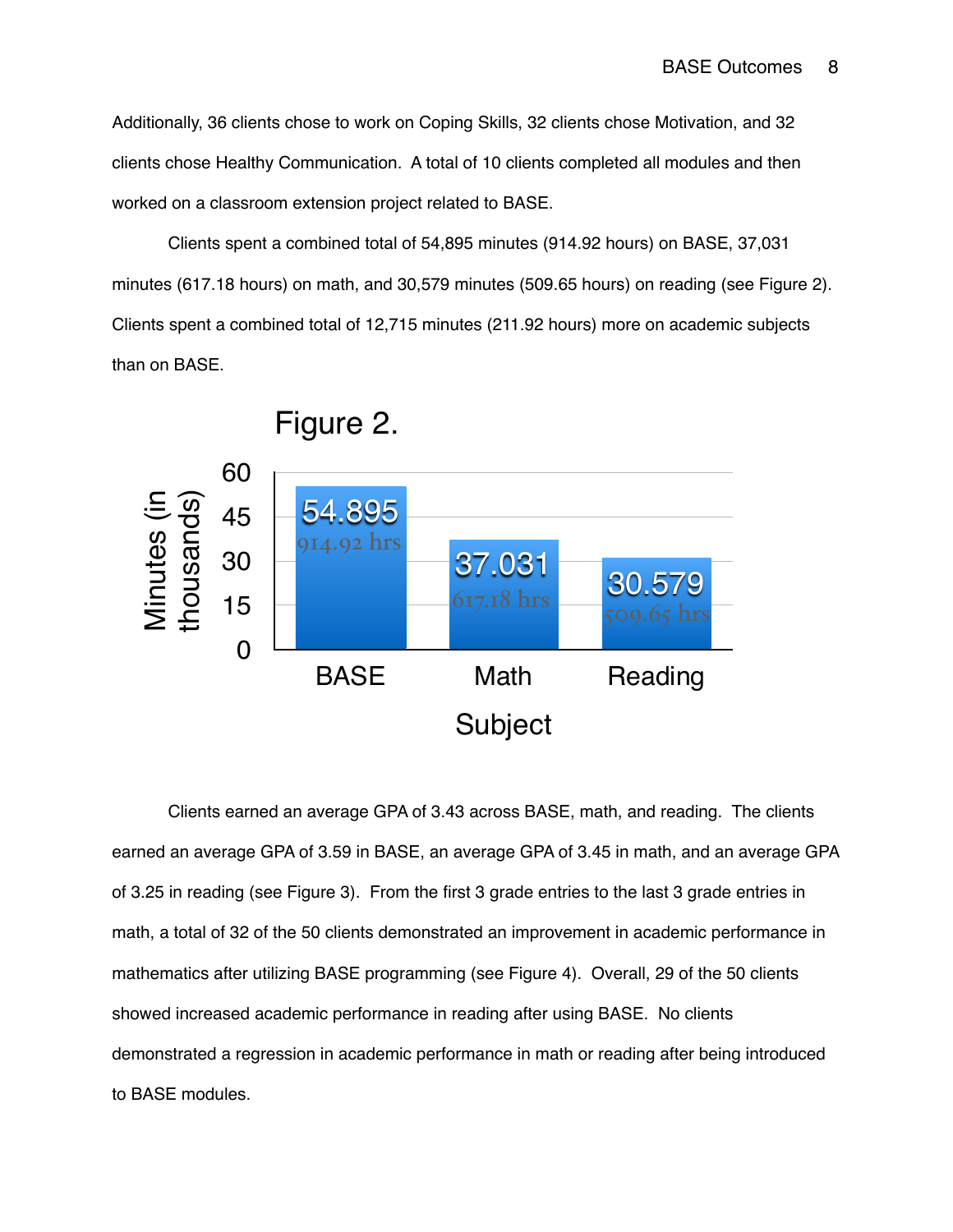





Teachers reported BASE improved behavioral, emotional, and social functioning for 47 of the clients (see Figure 5). One client demonstrated no clear benefit and two clients demonstrated improvement in some of the three areas, but not all three. According to teacher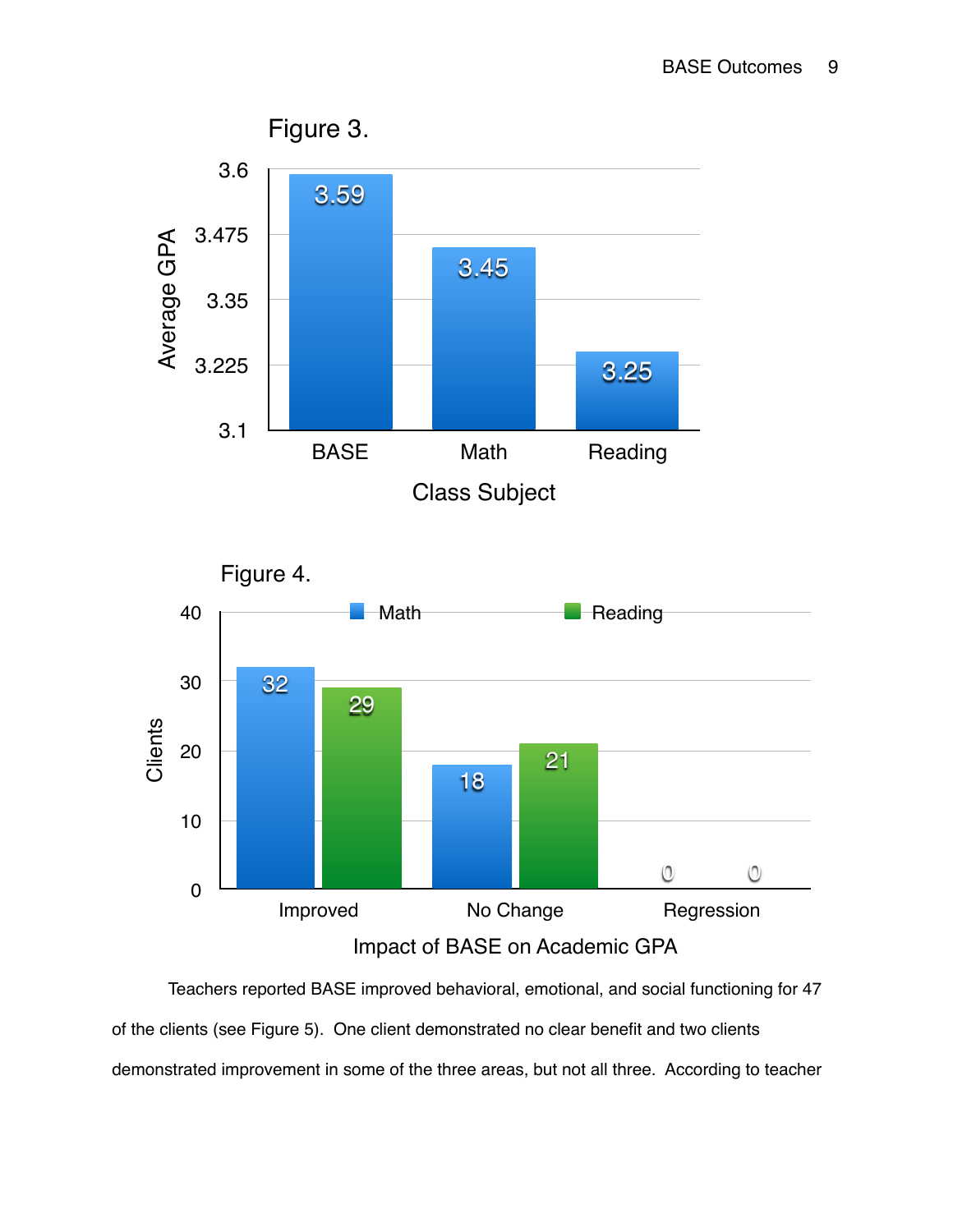observation, no clients showed a regression in behavior, emotional, or social skills and no clients were harmed by using BASE.



BASE Improved Social, Emotional, and Behavioral Skills

At least 25% of the clients were anticipated to complete each module given the varying number of modules taken by each client. The results supported this hypothesis and showed between 30% and 78% of clients took each module. We expected 10% of clients to complete all modules and start extension projects based on their work in BASE. Our results exceeded our expectations as 20% of the clients worked on extension projects after finishing all modules. We predicted that clients would show engagement in BASE programming by choosing to work on BASE for more time than they would choose to work on math or reading. The results supported this prediction, however, clients still worked 12,715 minutes longer on academic subjects combined than on BASE.

Clients were expected to earn a better GPA in BASE than in math or reading, and the results supported this hypothesis. BASE was expected to improve academic GPA in both math and reading. BASE showed an improvement in math performance for 32 clients and an improvement in reading performance for 29 clients. No clients were expected to regress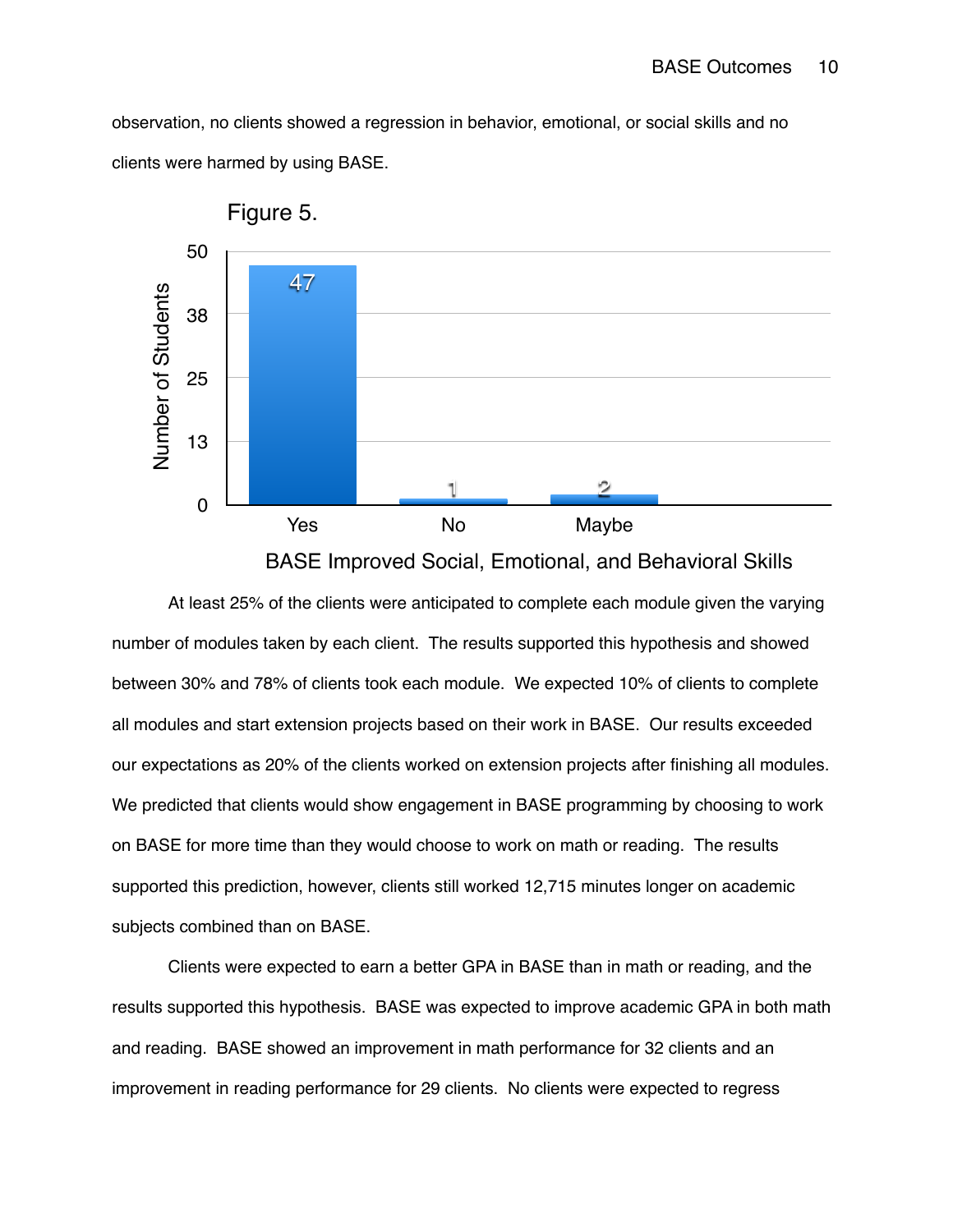## BASE Outcomes 11

academically when BASE programming was introduced and the results supported this expectation. BASE was expected to help at least 90% of clients behaviorally, socially, and emotionally. Teachers reported BASE improved behavioral, social, and emotional functioning in 94% of their clients. Teachers reported no regression in these skills for any clients.

Overall, most clients demonstrated engagement in the program. Significant changes noted were positive grade point averages in BASE, academic improvement in math and reading with the introduction of BASE, and improved behavioral, social, and emotional functioning according to teachers. Classroom functioning, behavior stabilization, and academic progress significantly improved for most students with the introduction of BASE programming. None of the clients showed signs of harm or regression with the introduction of BASE. The research suggests BASE significantly benefited clients in the classroom.

#### **Discussion**

The purpose of this study was to explore the impact of BASE programming on academic and social-emotional skills within a classroom environment. We predicted BASE would have a positive impact on academic performance in math and reading and would improve client behavior and social-emotional skills. Clients demonstrated engagement in the program through their module selection, time per subject, and GPA. Most clients demonstrated an improvement in academic performance in math and reading. According to teachers, 94% of clients benefited from BASE on behavioral, social, and emotional levels.

These findings are consistent with the success found with other online educational systems such as iReady and A+nywhere Learning Systems. Together these programs suggest clients benefit academically from online educational programs. The findings are also consistent with Second Step's success in improving behavioral outcomes through social-emotional programming. BASE and Second Step reveal the importance of social-emotional interventions for young people. The results may have been impacted by other structural components of the